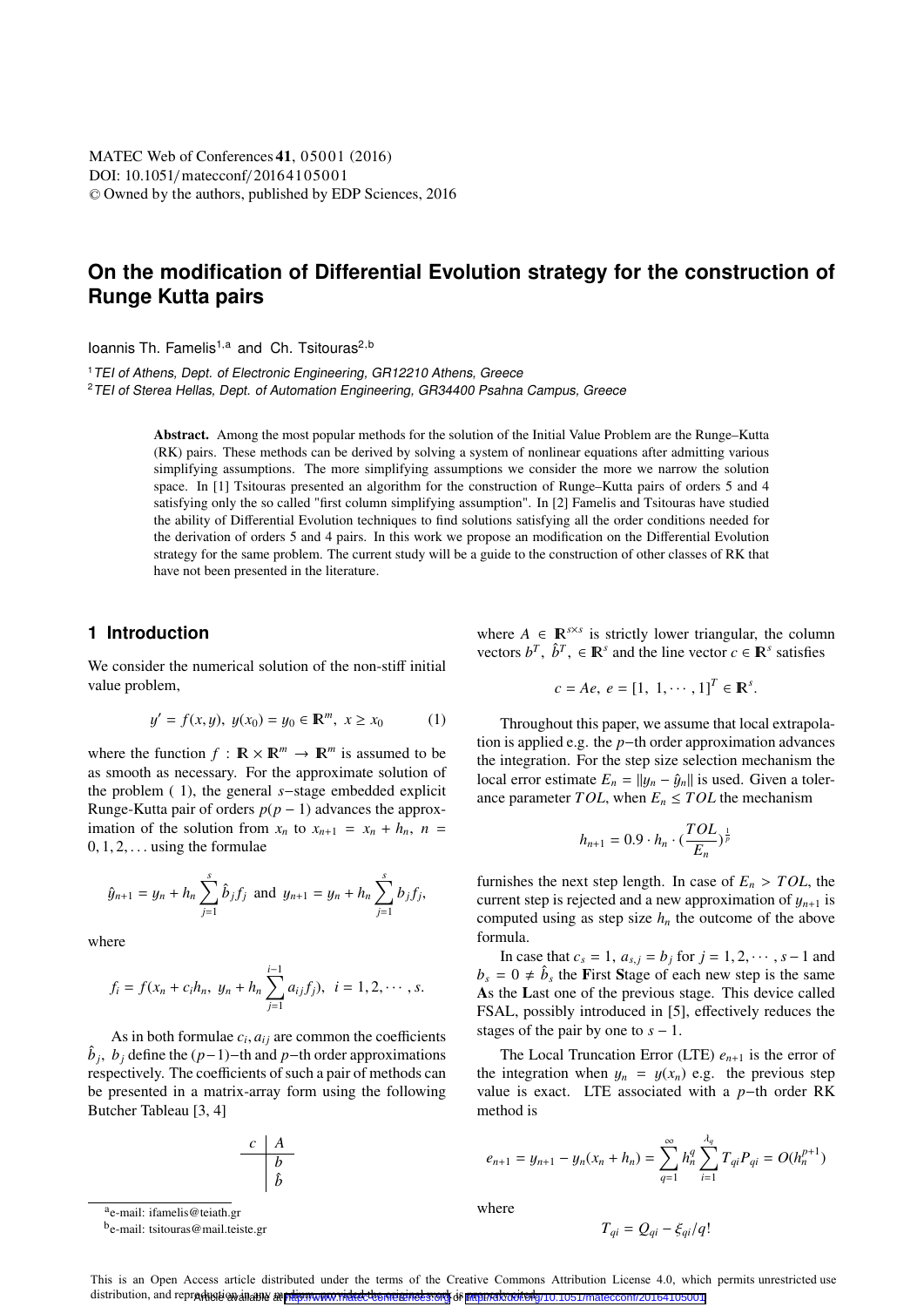#### Table 1. The order conditions RK5(4).

$$
be = 1 \tbc = \frac{1}{5} \tbc^4 = \frac{1}{5} \tbc = 1
$$
  
\n
$$
bc = \frac{1}{2} \tbc^2 * Ac = \frac{1}{10} \tbc = \frac{1}{2} \tbc = \frac{1}{2}
$$
  
\n
$$
bc^2 = \frac{1}{3} \tbc + Ac^2 = \frac{1}{20} \tbc = \frac{1}{6}
$$
  
\n
$$
bc^3 = \frac{1}{4} \tbc + Ac^2 = \frac{1}{30} \tbc = \frac{1}{6}
$$
  
\n
$$
bc^4 = \frac{1}{6} \tbc + Ac^2 = \frac{1}{30} \tbc = \frac{1}{6}
$$
  
\n
$$
bc^4 = \frac{1}{20} \tbc + Ac^3 = \frac{1}{20} \tbc + Ac = \frac{1}{40}
$$
  
\n
$$
bAc^2 = \frac{1}{12} \tbc + Ac = \frac{1}{40} \tbc + Ac = \frac{1}{40}
$$
  
\n
$$
bAc^2 = \frac{1}{24} \tbc + Ac = \frac{1}{40} \tbc + Ac = \frac{1}{40}
$$
  
\n
$$
bA^2c = \frac{1}{24} \tbc + 2bc = \frac{1}{40} \tbc + 2bc = \frac{1}{40}
$$
  
\n
$$
bA^2c = \frac{1}{120}
$$

with  $Q_{qi}$  algebraic functions of *A*, *b*, *c* and  $\xi_{qi}$  positive integers.  $P_{qi}$  are differentials of  $f$  evaluated at  $(x_n, y_n)$  and  $T_{qi} = 0$  for  $q = 1, 2, \dots, p$  and  $i = 1, 2, \dots, \lambda_q$ .  $\lambda_q$  is the number of elementary differentials for each order which coincides with the number of rooted trees of order *q*. It is known that  $\lambda_1 = 1$ ,  $\lambda_2 = 1$ ,  $\lambda_3 = 2$ ,  $\lambda_4 = 4$ ,  $\lambda_5 = 9$ ,  $\lambda_6 =$ 20,  $\lambda_7 = 48 \cdots$ , etc [6].

The construction of an effectively 6−stages FSAL Runge-Kutta pair of orders 5(4) (RK5(4)) requires the solution of a nonlinear system of 25 equations e.g.  $\lambda_1 + \cdots + \lambda_n$  $\lambda_5 = 17$  order conditions for the higher order formula and  $\lambda_1 + \cdots + \lambda_4 = 8$  order conditions for the lower order formula. In Table 1 we present the 25 order conditions of a RK5(4) pair in matrix operation form. In these equations, the operation "\*" is to be understood as component–wise multiplication and the power of an vector as a component– wise power, e.g.  $c^2 = c * c$ . The rest multiplications and the matrix powers are the known from linear algebra vector-matrix operations. So, our problem has a total of 28 parameters (unknowns), namely  $c_2$ ,...,  $c_6$ ,  $b_1$ ,...,  $b_6$ ,  $\hat{b}_1, \ldots, \hat{b}_7, a_{32}, a_{42}, a_{43}, a_{52}, a_{53}, a_{54}$  and  $a_{62}, \ldots, a_{65}$ .

The exact solution of the resulted nonlinear system is out of question. Only after considering simplifying assumptions, we can use nonlinear optimization techniques to get accurate enough solutions. In practice nonlinear optimization techniques based on some kind estimation of derivatives such as conjugate gradient, back-propagation or other Newton-type methods methods are not easily applicable due to the nature of the problem. Instead nonlinear optimizers based to stochastic direct search seem to work very efficiently.

### **2 Differential Evolution**

Optimization methods can be divided in two large classes. The former is continuous optimization where the search area and solutions are presumed to be situated in a certain continuous space with its metrics. The later is combinatorial optimization where the search area is limited by a finite number of feasible solutions. Depending on the nature of the objective function and the constrains, the former class is subdivided into linear programming , quadratic programming and nonlinear programming methods. The last subclass consists of local search methods and global methods.

The global methods can be either classical methods, where the global search is successfully realized

as a sequence of solution of local optimization problems. Alternatively, we have metaheuristic methods which can be either population-based as Differential Evolution method, Particle Swarm method and genetic algorithms or neighborhood-based methods.

Combinatorial methods can either be exact methods where the enumeration of all sets of solutions results the global optimum. Due to computational cost such methods are appropriate for small scale problems. Alternatively we can consider approximate methods where a partial enumeration leads to a near to optimum solution with a bias. Approximate methods can be either heuristic which are designed for a certain problem and cannot usually used for other problems or metaheuristic algorithms. Such procedures can be used when we have mixed (continuous and discrete) parameters.

Differential Evolution (DE) [7–9] is a population based metaheuristic method which has become more and more popular for problems that either classical continuous and combinatorial methods fail to solve. Its virtues are that a) they do not require special conditions for the properties of the objective functions and the constrains, b) they can be applied in both continuous and combinatorial problems and c) they are extensible on multimodal and multiobjective optimization. Sensitivity of the process to the control parameters and the possible high computational cost are its drawbacks.

In an optimization problem we have an objective function (usually called a **fitness function**)  $f : B \subseteq \mathbb{R}^D \to \mathbb{R}$ for which we want to find a minimum point  $X_{\text{amin}} \in B$ where *f* attains its global minimum subject to some inequality constrains. *B* is the set of feasible points that satisfy the constrains. Our aim is to satisfy an optimization criterion which consists of the fitness function and the constrains. Usually nonlinear problems have many local minimum so the approximate problem solution is to find a  $X_{appr} \in B$  which satisfies the constrains and  $f(X_{anpr})$  has a desirable precision *VTR* (value-to-reach) e.g.  $|f(X_{appr})| \leq VTR$ .

DE is a very powerful tool for global optimization which the applies a procedure of evolution of a population of individuals in a intelligent manner. DE disposes three control parameters the population size *NP*, the differentiation constant *F* and the crossover constant *Cr*. Even though DE is more robust regarding control parameters (compared to Particle Swarm optimization or evolutionary algorithms) the proper choice of the control parameter values improves the procedure's convergence.

DE is an iterative process where in each iteration, called generation  $g$ , we work with a "**population**" of individuals  $\mathbf{P}^g = \{X_{cin}^g \in B, \ \text{cin} = 1, 2, \ldots, NP\}$ . Every mem-<br>her of this population is a potentially optimal solution and ber of this population is a potentially optimal solution and it is a set of *D* gens e.g.  $X_{cin}^g = \{x_{cin,j}^g j = 1, 2, ..., D\}$ .<br>In the first step of the algorithm, the **initialization**, an initial population  $\mathbb{P}^0$  is considered, usually randomly and the fitness function is evaluated on it. Then, in each iteration (generation) a reproduction scheme updates all the individuals of the  $\mathbb{P}^g$  performing a sequential procedure with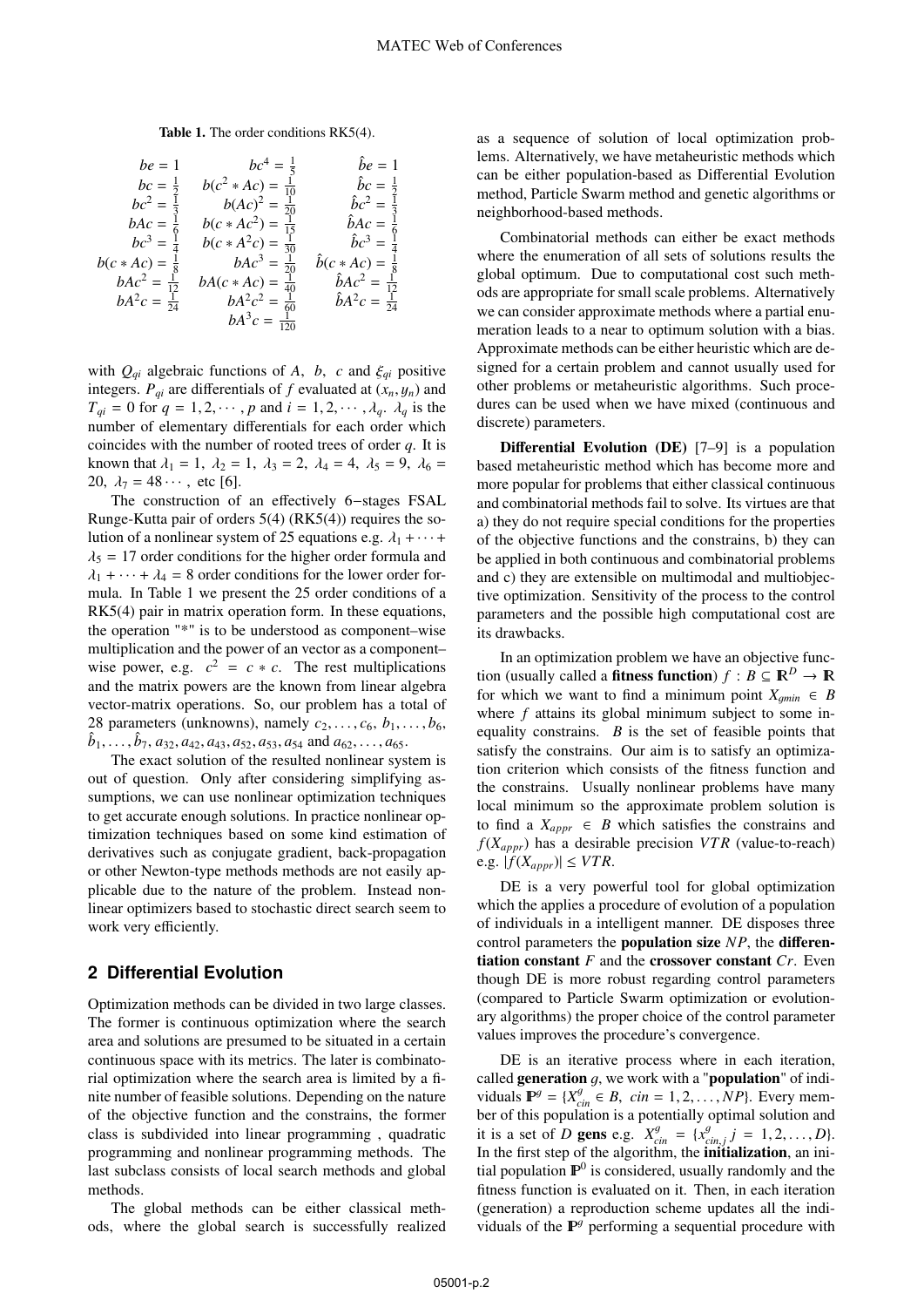three phases: the Differentiation, the Crossover and the Selection.

In Differentiation phase three (up to five ) individuals  $X_1^g$ , ...,  $X_5^g$  are chosen from the population. The Differentiation strategy is defined by the way of choice which can tiation strategy is defined by the way of choice which can be based on random, directed, local or hybrid criteria. For each individual  $X_{\text{cin}}^g \in \mathbb{P}^g$  the result of the Differentiation is the trial individual:

$$
\omega_{\rm cin}^g = \beta + F \cdot \delta,
$$

where F is the Differentiation constant,  $\beta$  is the base vector and  $\delta$  is the difference vector. The base vector can be chosen either randomly, without taking any information about the values of the fitness function, or locally by choosing either  $X_{cin}^g$  or the best  $X_{best}^g$  individual of the generation. The difference vector can be formed either randomly or by using the values of the objective function to determine a direction which can be viewed as an imitation of the gradient function. Combination of these selections in the difference vector formation has been proposed too [9]. Thee most popular strategies are the following:

**Strategy 1** *best/rand2* where  $\beta = X_{best}^g$  and  $\delta = X_1^g - X_2^g$ . **Strategy 2** *rand1/rand2* where  $\beta = X_1^g$  and  $\delta = X_2^g - X_3^g$ . **Strategy 3** *local/rand2, best1,dir1* where  $\beta = X_{cin}^g$  and  $\delta = X_g^g - X_g^g + X_g^g - X_g^g$ 

 $X_{best}^g - X_{cin}^g + X_1^g - X_2^g$ . **Strategy 4** *best/rand4* where  $\beta = X_{best}^g$  and  $\delta = X_1^g - X_2^g + Y_3^g - Y_3^g$  $X_3^g - X_4^g$ .

**Strategy 5** *rand1/rand4* where  $\beta = X_5^g$  and  $\delta = X_1^g - X_2^g + X_3^g - X_4^g$  $X_3^g - X_4^g$ .

Strategy 6 *local*/*hybrid, linear crossover combination of local,dir1 and rand2* where

$$
\beta = X_{cin}^g \text{ and } F \cdot \delta = F_{cr}(X_{best}^g - X_{cin}^g) + F(X_1^g - X_2^g).
$$

In **Crossover** phase the trial individual  $\omega_{cm}^g$  is recom-<br>ad with  $X^g$  and a new trial individual  $\omega_g^{gr}$  is formed bined with  $X_{cin}^g$  and a new trial individual  $\omega_{ic}^{g^m}$  is formed<br>by inheriting its gens by using the following probabilistic by inheriting its gens by using the following probabilistic rule:

$$
\omega_{v_{cin,j}}^g = \begin{cases} \omega_{cin,j}^g, & \text{if } rand_j \ge Cr \\ X_{cin,j}^g, & \text{otherwise} \end{cases}
$$

where  $j = 1, 2, ..., D$ ,  $Cr \in [0, 1]$  the Crossover constant and *rand*  $\in [0, 1]$  a random number and  $rand_i \in [0, 1)$  a random number.

In Selection phase the new trial individual replaces  $X_{\text{cin}}^g$  if it attains a smaller fitness value. The algorithm iteration terminates when a stopping criterion, such as a maximum number of generations is reached or *VTR* criterion is satisfied [9].

The numerical experiments presented in [2] revealed that the trial individual the  $\omega_{cm}^g$  should be considered hav-<br>ing a linear combination of both  $X^g$  and  $X^g$ . The bigger ing a linear combination of both  $X_{cin}^g$  and  $X_{best}^g$ . The bigger the participation of the best individual is, the less generations we need to have an acceptable solution but we loose on the percentage of successes. Whereas, the Strategy 6, with a randomly in [0, 1] (as suggested in the literature) choice of the contribution of  $X_{cin}^g$  and  $X_{best}^g$  in the linear combination, proves to be very efficient.

Table 2. Numerical Experiments Results

| Strategy                          | $\%$ success | Mean of Gens |
|-----------------------------------|--------------|--------------|
| 1 or 6 with $F_{cr} = 1$          | 24           | 21584        |
| 3 or 6 with $F_{cr} = 0.8$        | 47           | 20268        |
| 6 with $F_{cr} = 0.2$             | 53           | 47333        |
| 6 with $F_{cr} = 0.5$             | 55           | 23999        |
| 6, random $F_{cr} \in [0, 1]$     | 49           | 24607        |
| 6, random $F_{cr} \in [0.5, 1]$   | 49           | 20158        |
| 6, random $F_{cr} \in [0, 0.5]$   | 56           | 40496        |
| 6, random $F_{cr} \in [0.3, 0.7]$ | 54           | 24972        |
|                                   |              |              |

# **3 Numerical Experiments and Conclusions**

For the construction of the RK5(4) pair considering the Table 1 order conditions we have a fitness function

$$
f(x) = \sqrt{\sum_{q=1}^{5} \sum_{i=1}^{\lambda_q} (Q_{qi} - \xi_{qi}/q!)^2 + \sum_{q=1}^{4} \sum_{i=1}^{\lambda_q} (\hat{Q}_{qi} - \xi_{qi}/q!)^2}
$$

subject to linear constrains which keep the coefficients of the method in appropriate limits. In order to construct effective methods of the desired order as *VTR* we consider computer arithmetic epsilon. We set an arbitrary value for  $\hat{b}_7$  and so the dimension of the real precision parameters  $D = 27$ . I We set the population size of the population  $NP = 270$  and the maximum number of generations equal to 100000. We experiment with various modifications of the random choice in Strategy 6. We apply the DE procedure for 500 times and we record the average number of convergence of the procedure having reached the desired *VTR* accuracy and the average number of generations needed. Our numerical results (See Table 2) reveal that for both robustness and fast convergence we should modify Strategy 6 and choose the  $F_{cr}$  randomly in [0.5, 1].

## **Acknowledgements**

This research has been co-funded by the European Union (European Social Fund) and Greek national resources through the Operational Program "Education and Lifelong Learning" of the National Strategic Reference Framework (NSRF) - Research Funding Program : ARCHIMEDES III. Investing in knowledge society through the European Social Fund (grand no.383779/2).

# **References**

- [1] Ch. Tsitouras, Runge–Kutta pairs of orders 5(4) satisfyning only the first column simplifyiyng assumption, Computers and Mathematics with Applications, 62 (2011), 770-775.
- [2] I. Th. Famelis and Ch. Tsitouras, Differential Evolution for the derivation of Runge Kutta pairs., (ICNAAM 2014) AIP Conference Proceedings 1648, 740004 (2015); doi: 10.1063/1.4912959